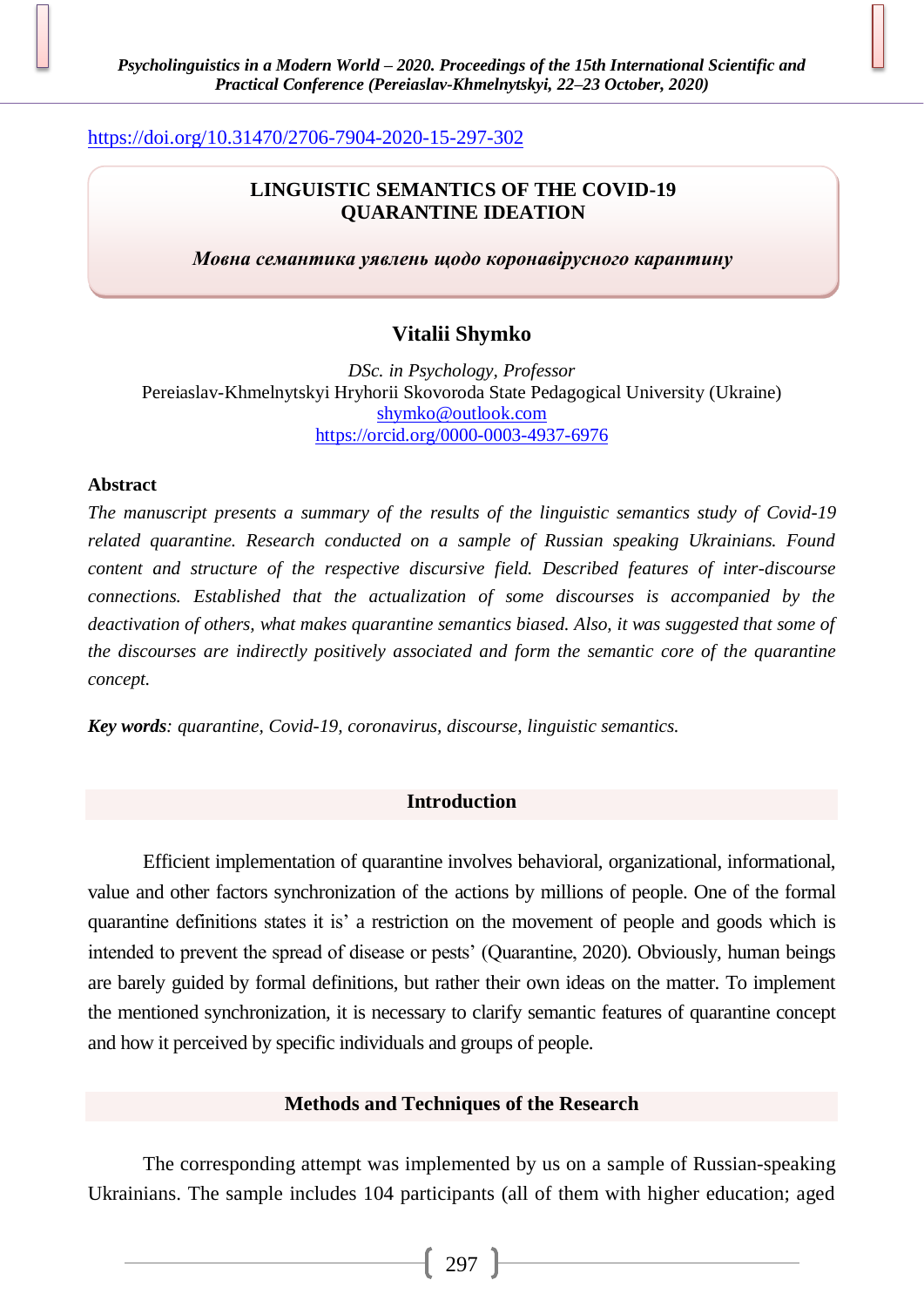#### *Psycholinguistics in a Modern World – 2020. Proceedings of the 15th International Scientific and Practical Conference (Pereiaslav-Khmelnytskyi, 22–23 October, 2020)*

21 to 62 years; 47.1% of women) from several regions of Ukraine: Kyiv, Dnipro, Kharkiv, Odessa, Lviv, Rivne, Mukachevo. The study was conducted in the second half of May 2020, which means that all respondents spent more than 60 days under national quarantine conditions, started in Ukraine on March 11, 2020. Most of the respondents worked during the quarantine period, visiting offices and other places of professional activity. 13.5% – were on short-term of self-isolations (from 1 to 15 days). One respondent self-isolated himself for 50, and two – for 56 days. Participants had been asked to set out their own understanding of quarantine, i.e. formulate an appropriate definition in written. Respondents also assessed how much their psychological well-being and everyday life routine had been changed during quarantine and shared some socio-demographic parameters in anonymous questionnaire 'My Quarantine', which along with statistical analysis results are publicly available at Harvard Dataverse (Shymko & Babadzhanova, 2020).

The respondents' quarantine definitions were classified and quantified based on Foucault's theory of such a linguistic category as a discourse (Foucault, 1972: 107-108). Herewith the practical side of discourses identification in the texts studied was realized through recognizing stable semantic autonomies generated by dispersions of verbal meanings (Shymko, 2018). This work was carried by the experts (four scientists, practical researchers with more than 20 years of professional background in the field of applied psycholinguistics). At the first step, each expert independently analyzed every text and formed the initial classification of the identified discourses. Then these discourses were compiled together and in such a way a general list of 23 discourses was created. At the second step, the experts had discussed the general list, clarified the semantics of previously derived discourses and through terminological unification the list was reduced to nine positions. On the third step the hierarchical cluster analysis had been applied, the results of which substantiated the expediency of combining some of the discourses, that ultimately allowed us to distinguish seven discourses in the respective discursive field (Table 1).

| No | Discourse title                      | Semantic content of discourses derived by experts                                                                                                                                                                                      |
|----|--------------------------------------|----------------------------------------------------------------------------------------------------------------------------------------------------------------------------------------------------------------------------------------|
| 1. | <b>CONTACT</b><br><b>RESTRICTION</b> | Restriction/control of contacts, meetings and movements as<br>contacts motivators, its amplifiers and intensifiers. Aspect of<br>forced passivity.                                                                                     |
| 2. | SANITATION AND<br><b>HYGIENE</b>     | Sanitary and hygiene products and their use, preventive<br>Quarantine behavior (awareness,<br>caution.<br>measures.<br>discipline), including social distancing, remote work and self-<br>isolation. The internality aspect. Activity. |

**Table 1.** *Discursive field of quarantine concept*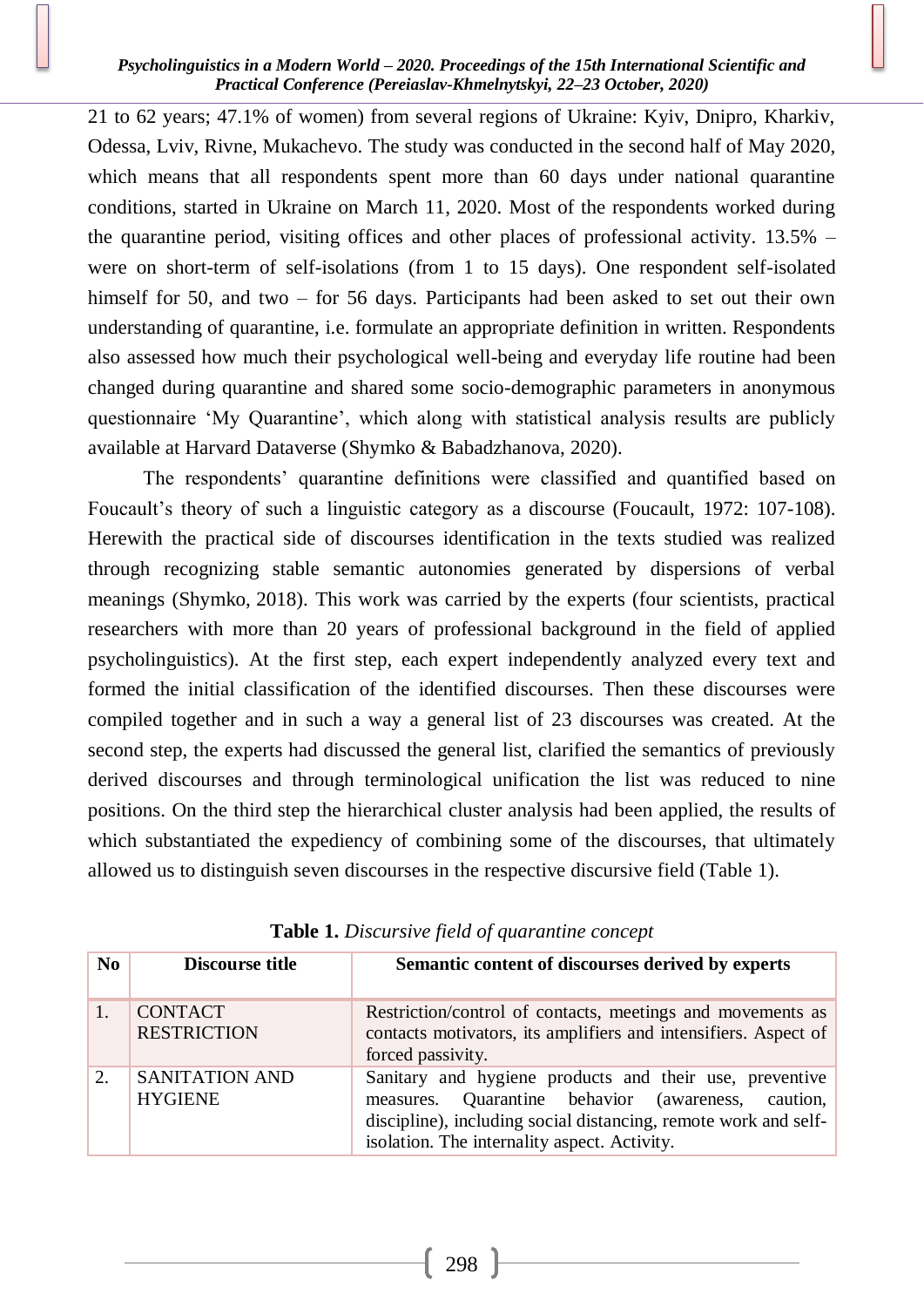*Psycholinguistics in a Modern World – 2020. Proceedings of the 15th International Scientific and Practical Conference (Pereiaslav-Khmelnytskyi, 22–23 October, 2020)*

| 3. | <b>ISOLATION OF</b><br><b>INFECTED</b> | Isolation of infected and sick people, as well as those who<br>have been in contact with them (ones suspected of being<br>infected). Segregation aspect.                                                                                                                                                                                                                                    |
|----|----------------------------------------|---------------------------------------------------------------------------------------------------------------------------------------------------------------------------------------------------------------------------------------------------------------------------------------------------------------------------------------------------------------------------------------------|
| 4. | <b>VIRUS DISSEMINATION</b>             | Prevention (restriction, control) of the spread of the virus<br>(disease). Socio-geographical aspect. Reducing the number of<br>infected people and/or patients.                                                                                                                                                                                                                            |
| 5. | <b>LIFESTYLE CHANGES</b>               | Change in the habitual (everyday) way of life of people and<br>society overall (work, home life, entertainment, etc.). Not<br>specified limitations and restrictions of life activity.<br>Discomfort and frustration, as indicators of a reaction to a<br>violation of the regular lifestyle.                                                                                               |
| 6. | <b>BUREAUCRATIC</b><br><b>RESPONSE</b> | The introduction of official standards and regulations by the<br>authorities. Socio-legal and medical-infrastructural aspects of<br>state (societal) regulation. Epidemic statistics and other<br>studies. Organization of public awareness (alert system).                                                                                                                                 |
| 7. | <b>HEALTH</b><br><b>PRESERVATION</b>   | Isolation of healthy people. Preservation, maintenance and<br>promotion of health. Treatment of patients, contribution to<br>their recovery. Medicines and drugs in the aspect of the<br>means of recovery/maintaining health. Restriction of human<br>rights and freedoms in connection with quarantine. The<br>repressive aspect with «justifying» rationalization (for a good<br>cause). |

#### **Results**

For the purpose of discourses quantification, a binary nominal scale was used in the dataset  $(1 - THERE IS DISCOURSE; 0 - NO DISCOURSE)$ , regardless of the amount of corresponding text units (words) and compositional linguistic features of the discourse's textual manifestations. Statistically significant results of binary logistic regression are presented in Table 2. As we can see the inter-discourse relationships have been mostly negative  $(Exp(B) < 1)$ , i.e. the actualization of one discourse is accompanied by a statistically significant decrease in the probability of another (others) appearances in the text, which in practice means the factual exclusion of these discourses from the quarantine concept (Table 2). This feature determines the respective tendentiousness (biasing) of the quarantine concept semantics.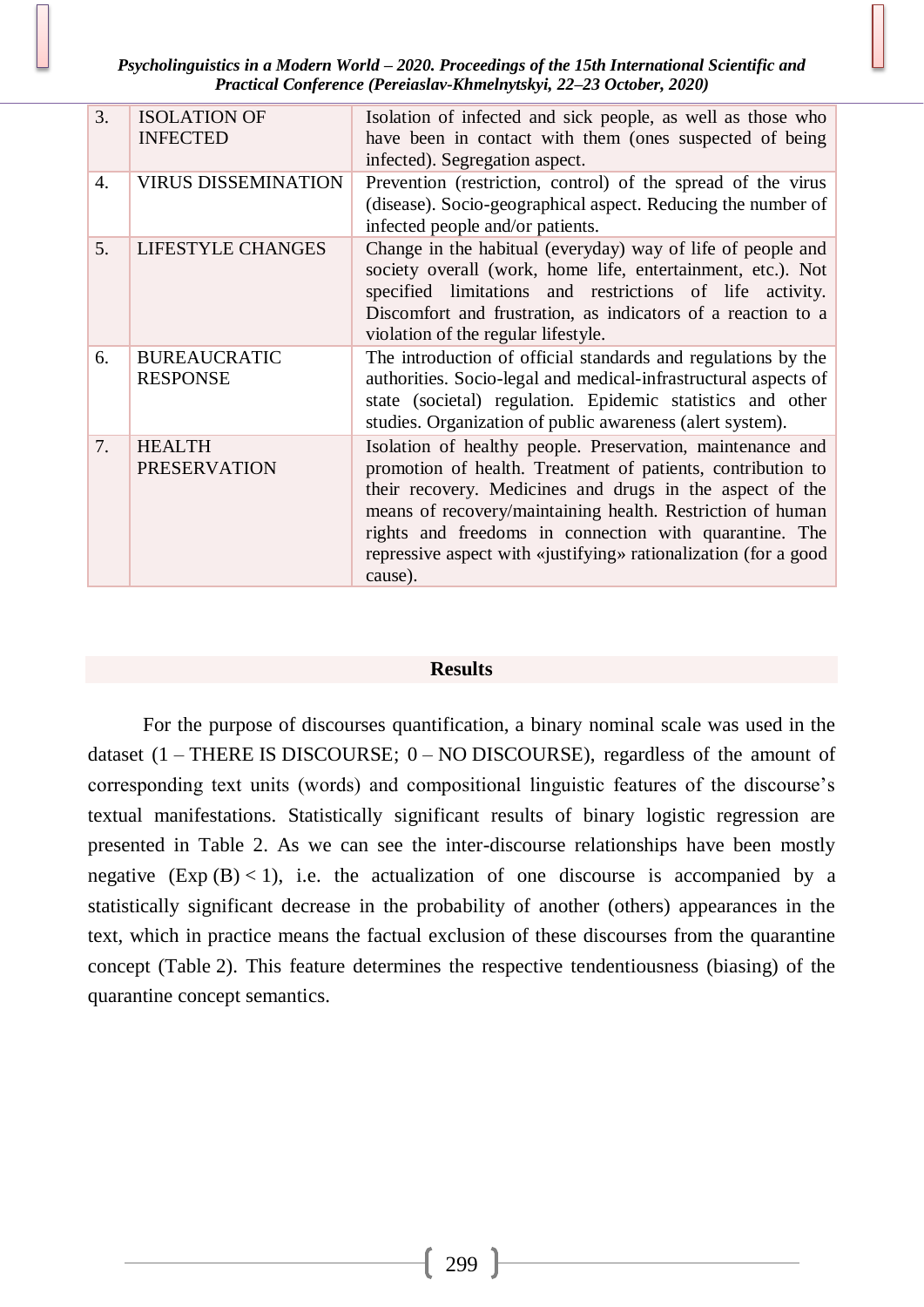| <b>Dependent variables</b><br>(discourses)<br><b>Predictors</b><br>and model<br>parameters |                                 | RESTRICTION<br>CONTACT | SANITATION AND<br><b>HYGIENE</b> | ISOLATION OF<br>INFECTED | <b>DISSEMINATION</b><br><b>VIRUS</b> | LIFESTYLE CHANGES | BUREAUCRATIC<br><b>RESPONSE</b> | PRESERVATION<br><b>HEALTH</b> |
|--------------------------------------------------------------------------------------------|---------------------------------|------------------------|----------------------------------|--------------------------|--------------------------------------|-------------------|---------------------------------|-------------------------------|
| <b>CONTACT RESTRICTION</b>                                                                 |                                 |                        | .062<br>(0.037)                  |                          |                                      |                   | .001<br>(.002)                  |                               |
| SANITATION AND<br><b>HYGIENE</b>                                                           |                                 |                        |                                  |                          | .001<br>(.000)                       |                   |                                 |                               |
| <b>ISOLATION OF INFECTED</b>                                                               |                                 |                        |                                  |                          | .066<br>(.005)                       |                   | .013<br>(.006)                  |                               |
| <b>VIRUS DISSEMINATION</b>                                                                 |                                 | .052<br>(.006)         | .003<br>(.001)                   |                          |                                      | .028<br>(.002)    | .032<br>(.008)                  |                               |
| <b>LIFESTYLE</b><br><b>CHANGES</b>                                                         |                                 |                        |                                  |                          |                                      |                   |                                 |                               |
| <b>BUREAUCRATIC</b><br><b>RESPONSE</b>                                                     |                                 | .002<br>(.001)         |                                  |                          |                                      |                   |                                 |                               |
| <b>HEALTH PRESERVATION</b>                                                                 | Odds ratio $Exp(B)$ and p-value |                        |                                  |                          | .064<br>(.003)                       | .029<br>(.012)    | .007<br>(.003)                  |                               |
| <b>Number of discourses</b>                                                                |                                 |                        | 24.942<br>(.000)                 |                          | 22.276<br>(.000)                     | 9.233<br>(.012)   | 95.670<br>(.000)                |                               |
| <b>Changes in everyday</b><br>life                                                         |                                 |                        |                                  | .404<br>(.049)           |                                      |                   |                                 |                               |
| Self-isolation (days)                                                                      |                                 |                        |                                  |                          |                                      |                   |                                 | 1.066<br>(.050)               |
| <sup>(*)</sup> Model coefficient, $\chi^2$ (sig. <i>p</i> )                                | 50.702<br>(.000)                | 38.625<br>(.000)       | 4.386<br>(.036)                  | 51.613<br>(.000)         | 40.662<br>(.000)                     | 53.023<br>(.000)  | 6.550<br>(.010)                 |                               |
| <sup>(**)</sup> Model Summary (Nagelkerke R<br>Square)                                     | .648                            | .599                   | .078                             | .603                     | .564                                 | .686              | .109                            |                               |
| <sup>(***)</sup> Predictive value (overall %<br>correct)                                   |                                 | 86.0%                  | 90.7%                            | 80.2%                    | 82.6%                                | 86.7%             | 88.4%                           | 79.1%                         |

**Table 2.** *Binary logistic regression (dependent variables – discourses)*

Above outlined inter-discourse connections impart to the discursive field a specific organization, which allows to consider the field as a discursive formation (Fig. 1). In the proposed scheme, the blue lines indicate negative inter-discourse connections and corresponding arrows point out on deactualized discourses. Note that there have been two pairs of discourses with two-way blue arrows: VIRUS DISSEMINATION and SANITATION AND HYGIENE, as well as BUREAUCRATIC RESPONSE and CONTACT RESTRICTION. The bilateral nature of negative connection, in our opinion, indicates of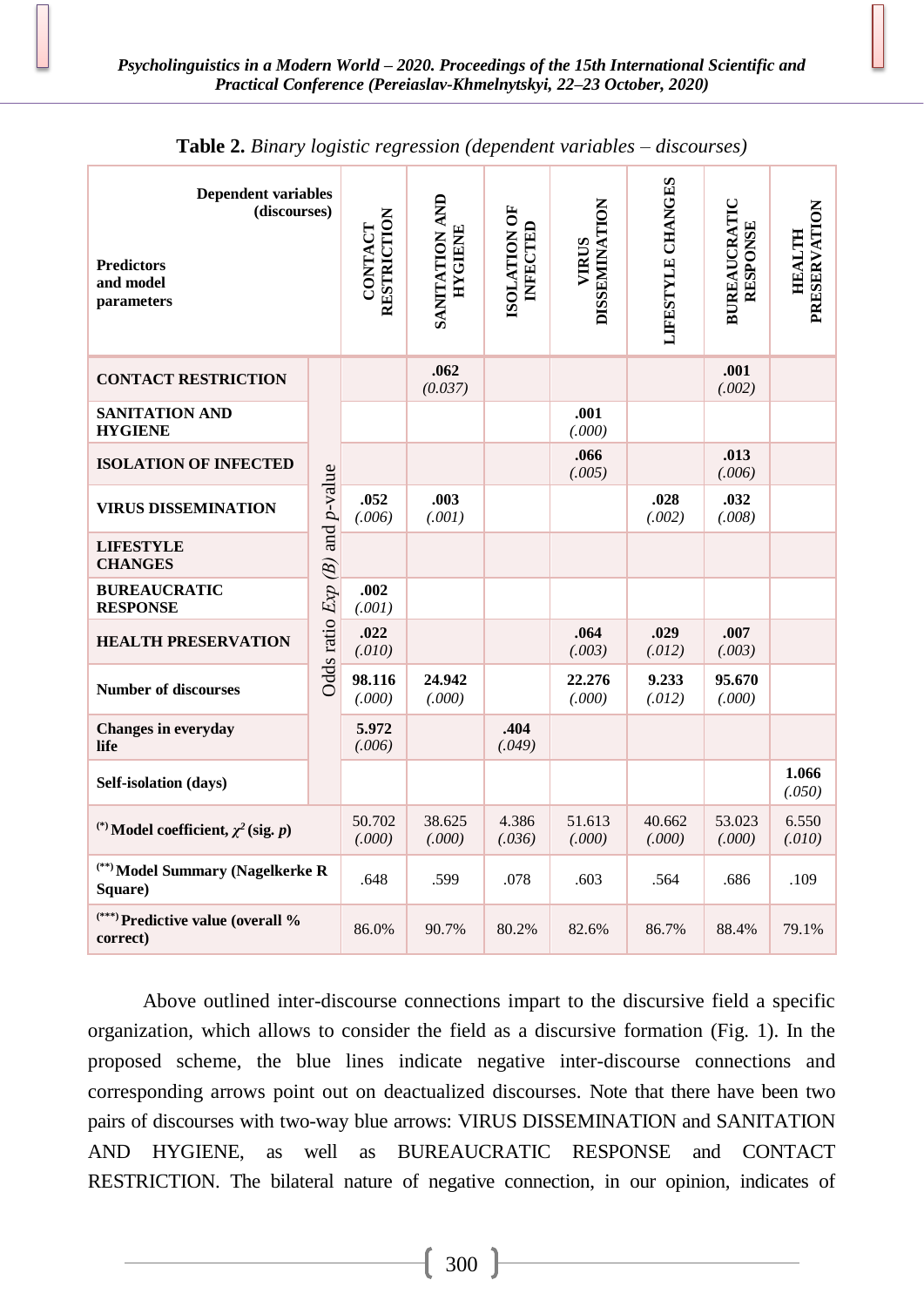#### *Psycholinguistics in a Modern World – 2020. Proceedings of the 15th International Scientific and Practical Conference (Pereiaslav-Khmelnytskyi, 22–23 October, 2020)*

accented opposition-like relations between the respective discourses. On the other hand, returning to the identified features of the NUMBER OF DISCOURSE predictor, one cannot help but assume the existence of an association-like connection (red arrows on. Fig. 1).

This, at first glance, creates a contradiction – negatively connected discourses are simultaneously related associatively, i.e. in positive way. This paradox can be resolved by a systemic distinction of layers (semantic spaces), where the indicated negativity and positivity have taken place. The *horizontal layer* is represented by the functional interaction of discourses as structural components of the system. Note that at this level, the system also includes non-discursive factors (indicated in italics, Fig. 1). The *vertical layer* is formed through the meaning contribution by each discourse to the semantics of the quarantine concept as a supersystem. Thus, horizontal inter-discourse negative relations do not prevent the formation of positive connections — vertically integrated associations that are formed indirectly through the category of the supersystem (quarantine).



**Fig. 1. The structure of the discursive formation of the quarantine concept**